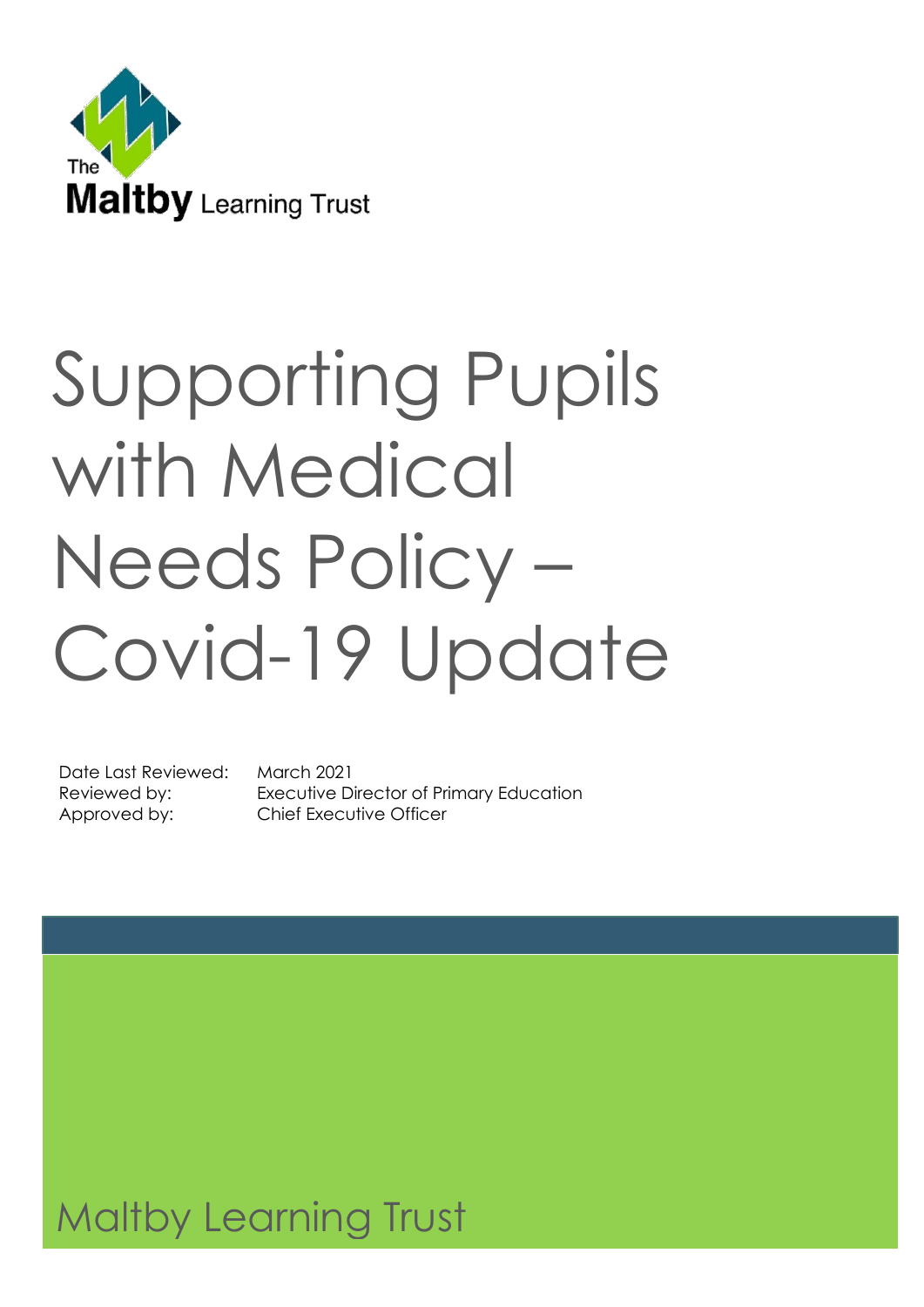#### INTRODUCTION

Within the Maltby Learning Trust we have a full commitment to ensuring that all students accessing education within our Academies are supported in whatever way necessary in order to enable them to succeed and maximise their potential. This policy has been formulated to enable Academies to make provision for students with medical needs and ensure that their needs are met.

**Covid-19** – Within periods of Covid-19 restriction, our aim is to ensure that students with medical needs can continue to access education in a safe manner. This means that sensible, proportionate steps will be taken to assess and manage any identified risk to the student or staff. Robust risk assessments, developed with input from parents and medical professionals, will enable reasonable adjustments to be made in meeting individual student's needs, allowing them to access a high quality of educational offer. This policy has been updated to provide a framework for this process to operate under.

#### RATIONALE

The Maltby Learning Trust values the abilities and achievements of all its students, and is committed to providing for each student the best possible environment for learning. We actively seek to remove the barriers to learning and participation that can hinder or exclude individual students, or groups of students. This means that equality of opportunity must be reality for our students. We make this a reality through the attention we pay to the different groups of students within our Academies.

**Covid-19** - During periods of Covid-19 restriction, additional barriers may be faced by children with specific medical needs who may fall within vulnerable groups. For these students it is important that Academies work closely with parents to formulate a package of support that either allows the student to directly access the Academy or be provided with appropriate learning opportunities remotely.

#### LEGISLATIVE FRAMEWORK

The Children and Families Act 2014 states that arrangements for supporting students at school with medical conditions must be in place and those students at a school or Academy with medical conditions should be properly supported so that they have full access to education, including Academy trips and physical education.

This policy meets the requirements under [Section 100 of the Children and Families Act](about:blank)  [2014,](about:blank) which places a duty on governing boards to make arrangements for supporting students at their Academy with medical conditions. It is also based on the Department for Education's statutory guidance: [Supporting pupils at school with medical conditions.](about:blank) The policy also makes provision for the Trust to meet its obligations under the Equality Act 2010. This policy is compliant with our funding agreement and articles of association.

Many students, at some point during their time at school, will have a medical condition which may affect their potential to learn and their participation in Academy activities. For most, this will be short term (perhaps finishing a course of medication or treatment) other students may have a medical condition that, if not properly managed, could limit their access to education.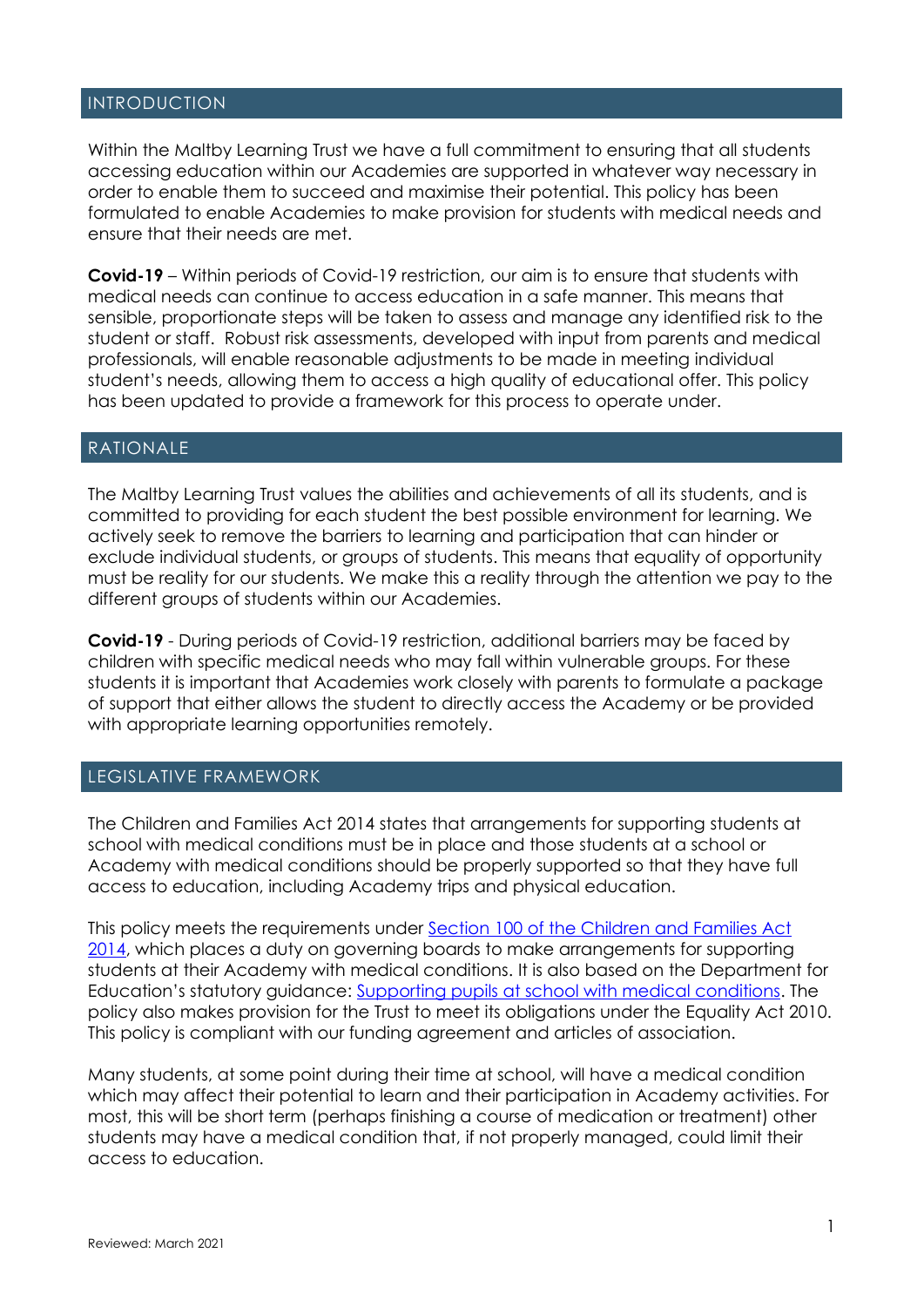This policy should be read alongside the MLT Administration of Medicines Policy, Intimate Care Policy and First Aid Policy. The Academy Trust commits to ensuring that it makes every effort to ensure the wellbeing of all students, staff and adults on site.

**Covid-19** – Periods of Covid-19 restriction bring additional challenges for students and their families as well as for Academies in trying to meet student's needs. The placing of restrictions on access to school does not change the Trust's statutory duty to make reasonable adjustments in order to provide an equal access to education for students with medical condition. However, careful planning must take place to ensure that this takes place in a manner which protects the wellbeing of the student and members of staff.

#### AIMS AND OBJECTIVES

- To ensure that students with medical conditions, in terms of both physical and mental health, are properly supported in school so that they can play a full and active role in Academy life, remain healthy and achieve their academic potential.
- To establish a positive relationship with parents and carers, so that the needs of the student can be fully met. Parents of students with medical conditions are often concerned that their child's health will deteriorate when they attend school. This is because students with long-term and complex medical conditions may require ongoing support, medicines and care while at school to help them manage their condition and keep them well. Other students may require interventions in particular emergency circumstances. It is also the case that student's health needs may change over time, in ways that cannot always be predicted, sometimes resulting in extended absences. It is therefore important that parents feel confident that their child's medical condition will be supported effectively by the Academy and that they will be safe.
- To work in close partnership with health care professionals, staff, parents and students to meet the needs of each child. In making decisions about the support they provide it is crucial that academies consider advice from healthcare professionals and listen to and value the views of parents and students.
- To ensure any social and emotional needs are met for students with medical conditions – Students may be self-conscious about their condition and some may be bullied or develop emotional disorders such as anxiety or depression around their medical condition.
- To minimise the impact of any medical condition on a child's educational achievement – In particular, long term absences due to health problems affect student's educational attainment, impact on their ability to integrate with their peers and affect their general wellbeing and emotional health. Reintegration back into the Academy should be properly supported so that students with medical conditions fully engage with learning and do not fall behind when they are unable to attend. Short term absences, including those for medical appointments, (which can often be lengthy), also need to be effectively managed.
- To ensure that a Health Care Plan is in place for each child with a medical condition and for some students who may be disabled or have special educational needs, that their Education, Health and Care Plan is managed effectively.

**Covid-19** – To ensure that student's needs are met in a manner which is safe and appropriate for their needs.

**Covid-19** – To ensure that if a student is in a vulnerable group, their educational needs are met through either carefully planned, controlled access to the Academy with rigorous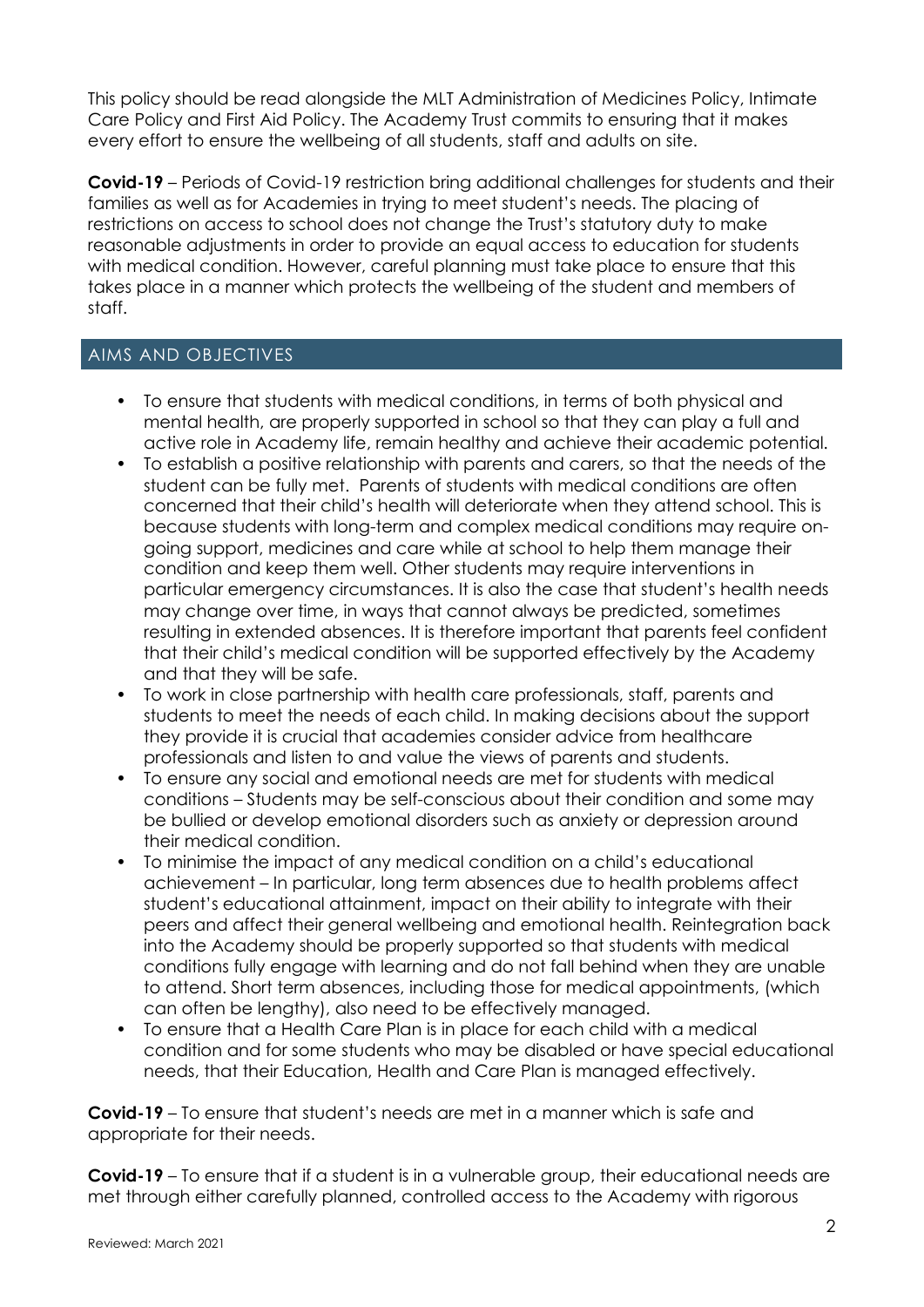social distancing measures in place or through the provision of high-quality remote learning opportunities.

**Covid-19** – To ensure that appropriate and rigorous planning and risk assessment has taken place to protect staff who are administering treatment. This could be through the provision of Personal Protective Equipment (PPE) or through routines and timings being altered to minimise risks.

#### ROLES AND RESPONSIBILITIES

Supporting a student with a medical condition during Academy hours is not the sole responsibility of one person. Partnership working between Academy staff, healthcare professionals, and parents and students will be critical.

**Covid-19** – At times of Covid-19 restriction, it is particularly important that all members of the Academy community work collectively to ensure the wellbeing of our most vulnerable students. This can both be through ensuring access to learning and through acting as a critical partner in ensuring risks to all stakeholders are carefully controlled.

#### **The Board of the Maltby Learning Trust/Academy Local Governance Committee:**

The MLT Board/Academy LGC has ultimate responsibility to make arrangements to support students with medical conditions. The governing board will ensure that sufficient staff have received suitable training and are competent before they are responsible for supporting students with medical conditions. They are responsible for ensuring that each Academy is appropriately insured, and that staff are aware that they are insured to support students.

**Covid – 19 –** The Trust Board/Academy LGC will ensure that measures implemented to ensure the safety of students with medical conditions and the staff meeting their needs during times of Covid-19 outbreak are rigorous and sufficient. This could be, for example, ensuring that academies have adequate supplies of PPE, ensuring policies and protocols include reference to Covid-19 and are robustly implemented, and that adequate risk assessment has taken place on a whole trust/individual Academy level to safely meet the needs of students with medical conditions.

#### **Academy Principal:**

The Academy Principal will:

- Ensure that a policy is in place to meet the needs of students with medical conditions.
- Ensure that all staff are aware of the policy for supporting pupils with medical conditions and understand their role in its implementation.
- Ensure that all staff who need to know are aware of the student's condition
- Ensure that staff have received suitable training and are competent before they take on responsibility to support students with medical conditions.
- Ensure that sufficient trained staff are available to implement the policy and deliver against all individual healthcare plans, including in contingency and emergency situations.
- Take overall responsibility for the development of IHPs.
- Ensure that the school nursing service is contacted in the case of any student who has a medical condition that may require support at the Academy but who has not yet been brought to the attention of the school nurse.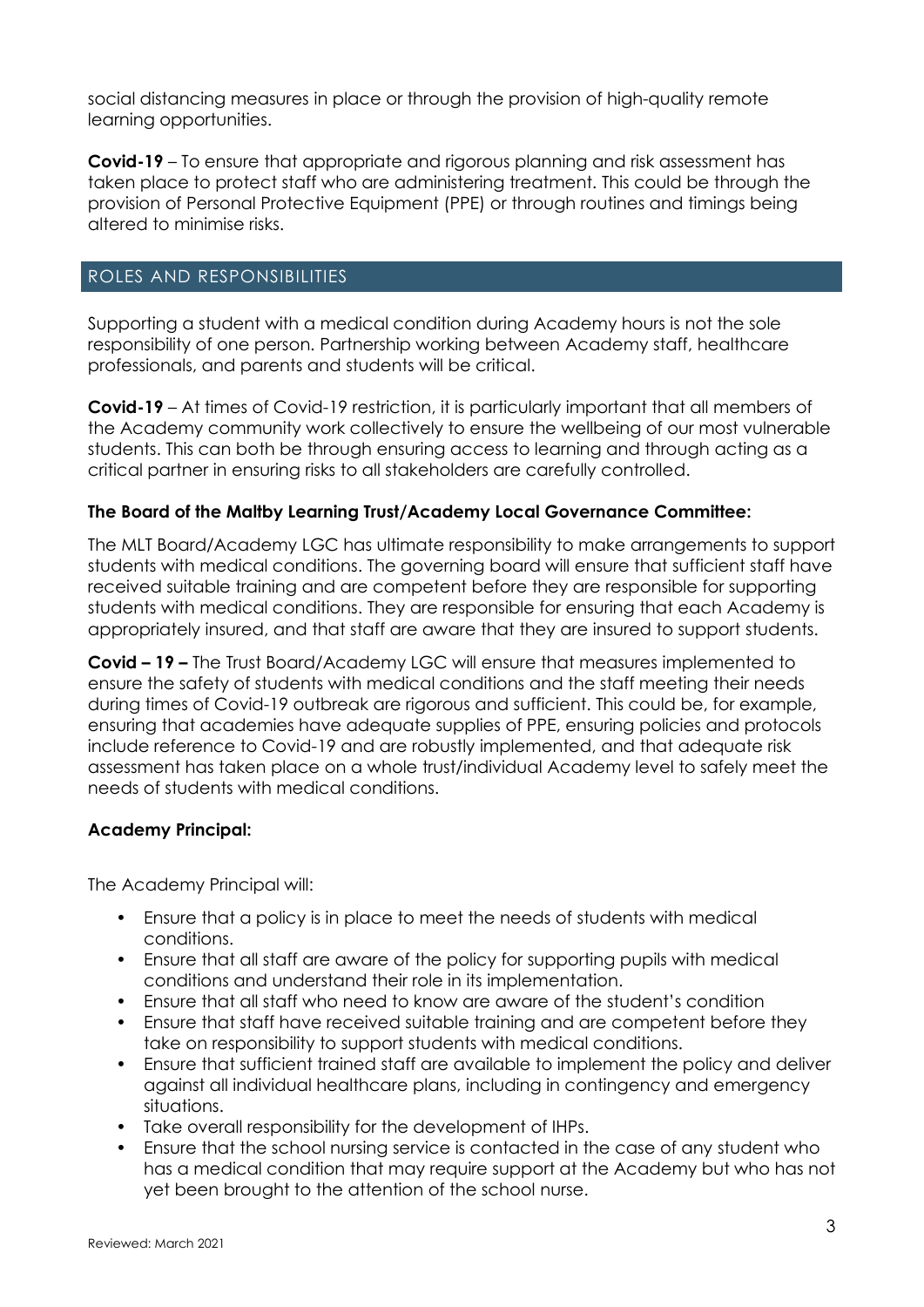• Ensure that systems are in place for obtaining information about a student's medical needs and that this information is kept up to date.

**Covid-19** – Ensure that a detailed risk assessment and planning process has been undertaken and that this includes provision for meeting the needs of students with medical conditions.

**Covid-19** – Ensure that key staff have reviewed the Individual Care Plans/risk assessed the individual situation of students with medical conditions, taking into account revised policy and guidance, and seeking specialist medical advice where needed prior to the student's readmission to the Academy.

**Covid-19** – Work to identify students who are highly vulnerable or whose treatment presents particular risks to staff. Consult with parents and medical professionals in revising Care Plans and producing risk assessments prior to the student's readmission to the Academy or alternatively, if risks are too great to provide high quality remote learning opportunities. In these cases, moving equipment or services to the home should be considered to enable the student to be better supported out of the school environment.

**Covid-19** – Ensure that sufficient stocks of PPE are in place and that areas of the Academy designated for treatment are adequate and meet the additional requirements in period of Covid-19 restriction.

**Covid-19** – Ensure that any additional training required is accessed (for example, in the safe use of PPE) prior to a child being readmitted to the Academy.

#### **Academy Staff:**

Supporting students with medical conditions during Academy hours is not the sole responsibility of one person. Any member of staff may be asked to provide support to students with medical conditions, although they will not be required to do so. This includes the administration of medicines.

Those staff who take on the responsibility to support students with medical conditions will receive sufficient and suitable training and will achieve the necessary level of competency before doing so.

Teachers will take into account the needs of students with medical conditions that they teach. All staff will know what to do and respond accordingly when they become aware that a student with a medical condition needs help.

**Covid-19** – All staff will be required to use at least basic PPE (gloves, fluid resistant apron) when administering any form of treatment. In MLT Academies, face masks will also be provided for use where plans require this to be in place. Where an Individual student's plans require higher levels of PPE (such as those with tracheostomies), staff should be provided with additional guidance and training prior to caring for the student.

**Covid-19** – Staff should ensure they have read and understood a student's revised Individual Care Plan/Risk Assessment prior to the child being admitted into the Academy and have notified leaders of any additional training or other requirement identified.

**Covid-19** – Some students with particular vulnerabilities may be unable to attend the Academy during periods of Covid-19 restriction. Staff will be expected to provide meaningful learning opportunities remotely for these students.

#### **Parents**:

Provide the Academy with sufficient and up-to-date information about their student's medical needs.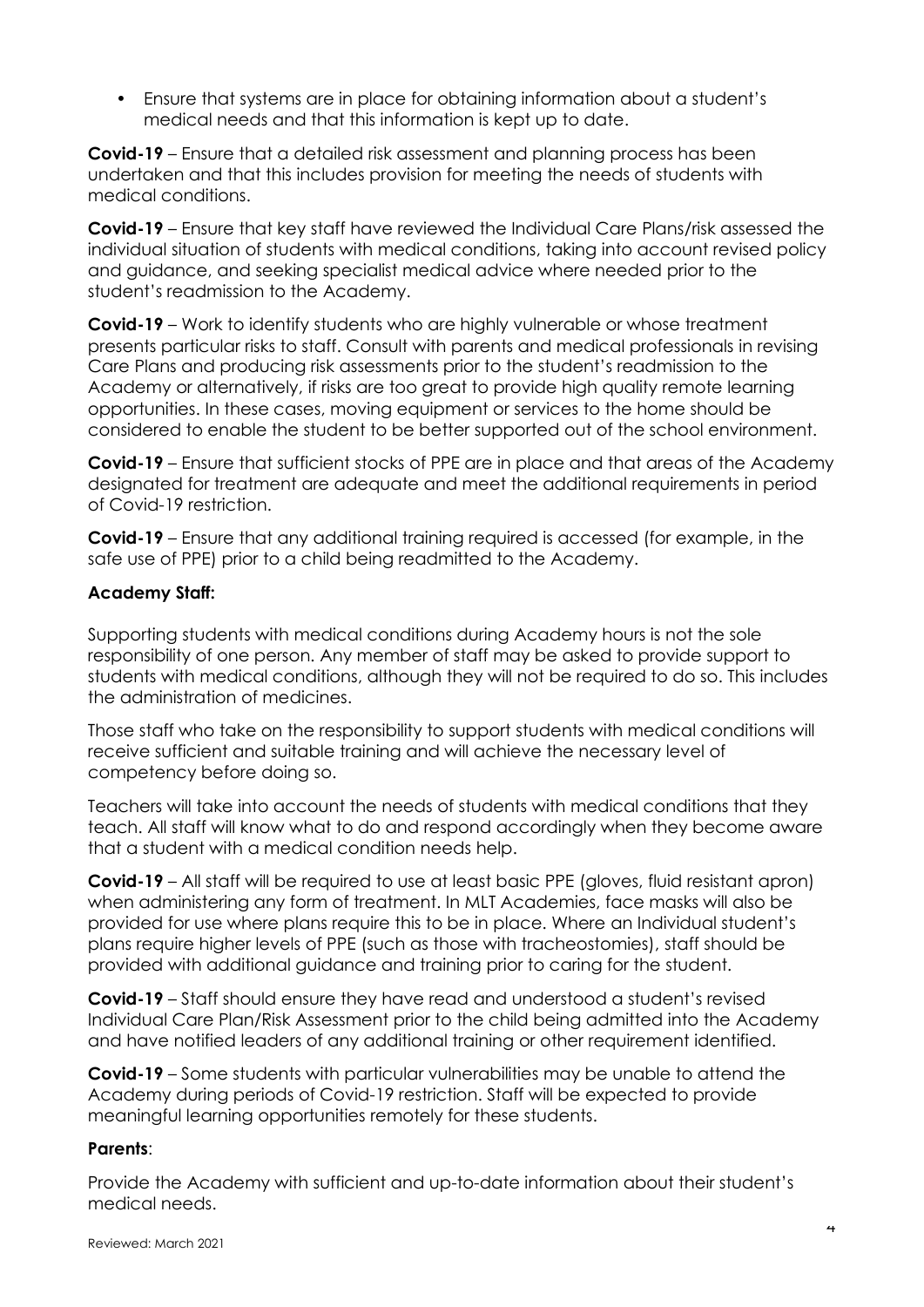Be involved in the development and review of their student's IHP and may be involved in its drafting.

Carry out any action they have agreed to as part of the implementation of the IHP e.g. provide medicines and equipment.

Make reasonable requests of the Academy to support their student's needs and listen to medical and educational advice on how these reasonable adjustments can be made.

**Covid-19** - Inform the Academy about any increased risk to their child through periods of Covid-19 restriction so the Academy can plan, and risk assess accordingly.

**Covid – 19** – Inform the Academy immediately if their child displays any Covid-19 symptoms and seek a test for them in a timely manner, informing the Academy of the result.

#### **Students:**

Students with medical conditions will often be best placed to provide information about how their condition affects them. Students should be fully involved in discussions about their medical support needs and contribute as much as possible to the development of their IHPs. They are also expected to comply with their IHPs.

**Covid-19** – Ensure, particularly during times of Covid-19 restriction, that they take an age appropriate level of responsibility for managing their own condition, recognising their vulnerability and respecting the social distancing and other measures within their Individual Health Care Plan.

#### **Healthcare Professionals:**

The school nursing service/specialist nursing teams are responsible for notifying the Academy when a student has been identified as having a medical condition that will require support in the Academy. This will be before the student starts to attend an Academy, wherever possible.

They will take a lead role in ensuring that students with medical conditions are properly supported in while attending the Academy, including supporting staff on implementing a student's plan and providing training and supervision where required.

Healthcare professionals, such as GPs and pediatricians, will liaise with the Academy's nurses and notify them of any students identified as having a medical condition.

**Covid-19** – Provide specialist support in formulating risk assessments and planning to meet the needs of children with medical problems during times of Covid-19 restriction, including taking a lead role in ensuring the Academy plans to minimise any medical risk to the student.

#### 4**.** EQUAL OPPORTUNITIES

The Maltby Learning Trust is committed to meeting its obligations under the Equality Act 2010. As such all Academies are clear about the need to actively support students with medical conditions to participate in trips and visits, or in sporting activities, and not prevent them from doing so.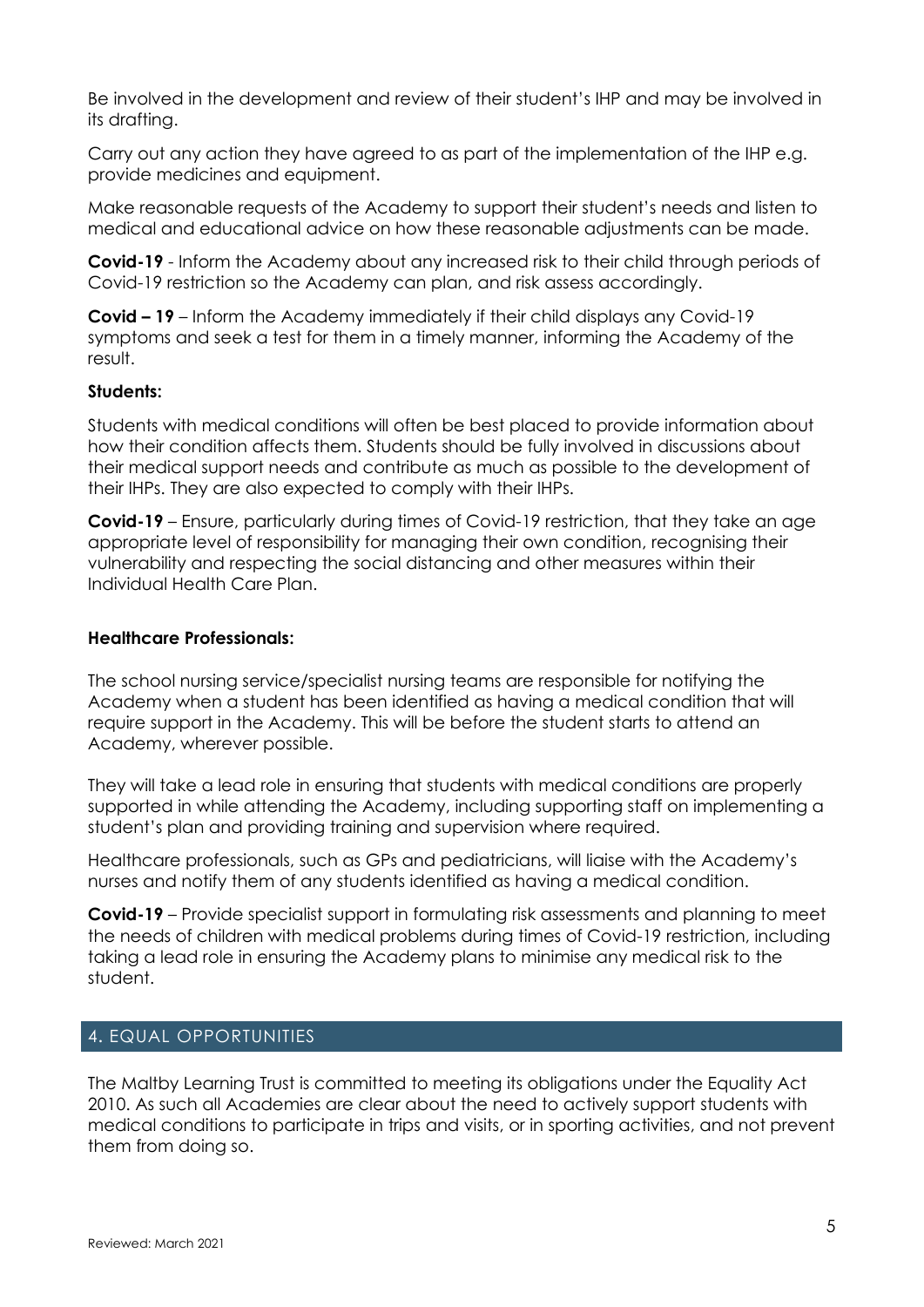Each MLT Academy will consider what reasonable adjustments need to be made to enable these students to participate fully and safely on trips, visits and sporting activities. Risk assessments will be carried out so that planning arrangements take account of any steps needed to ensure that students with medical conditions are included. In doing so, students, their parents and any relevant healthcare professionals will be consulted.

**Covid-19** – During a period of Covid-19 restriction, the Academy obligations under the Equality Act (2010) do not change. However, all activities will be subject to further scrutiny and staff and leaders will need to seek assurance that they can be carried out whilst managing any risk to the student with a medical condition or staff prior to it being approved.

**Covid-19** – During periods of Covid-19 restriction, the frequency of trips, visits and other activities either will be substantially reduced, or they may not take place at all. If a visit does take place, the needs of children with medical conditions and the safe management of that condition will form part of the risk assessment process.

#### 5. BEING NOTIFIED THAT A STUDENT HAS A MEDICAL CONDITION

When the Academy is notified that a student has a medical condition, the process outlined below will be followed to decide whether the student requires an IHP.

The Academy will make every effort to ensure that arrangements are put into place within 2 weeks, or by the beginning of the relevant term for students who are new to the Academy.

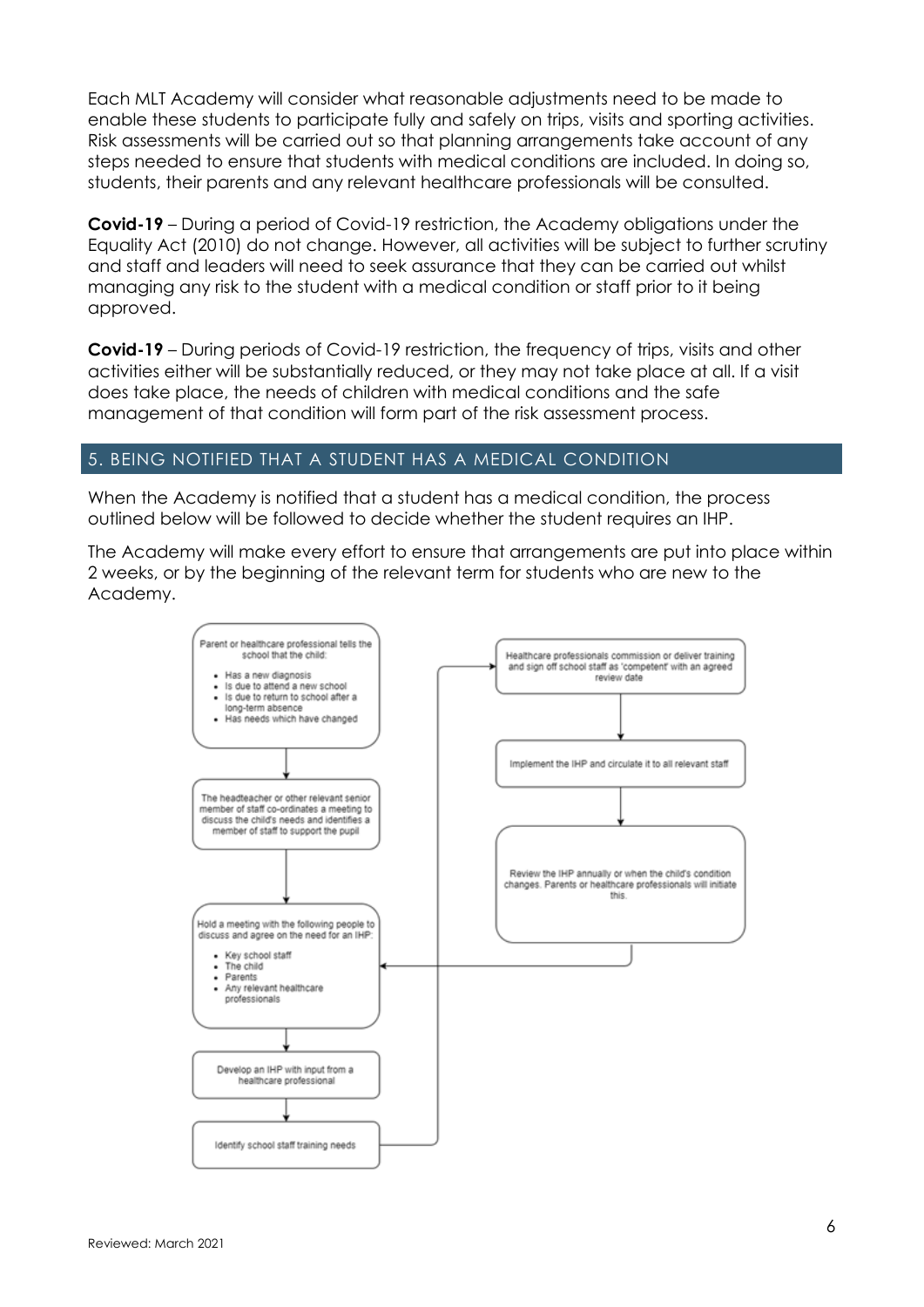#### ASSISTING STUDENTS WITH LONG TERM OR COMPLEX MEDICAL NEEDS

A proactive approach is taken towards students with medical needs. Every student with a long term or complex medical need will be offered a home visit from the Inclusion Manager and/or class teacher at the onset of condition or change in condition. This enables the Academy / parents to identify potential issues/difficulties before a student returns to the Academy. Issues identified in the past have included access to classrooms, toilet facilities, additional adult support, lunchtime procedures and emergency procedures. A Health Care Plan (**Appendix 1 – Form A**) will be produced for any student with long term/complex medical needs and will be reviewed on a regular basis.

To assist students with long term or complex medical needs, the Academy will also consider whether any/all of the following is necessary:

- Adapting equipment, furniture or classrooms to enable the student to access a particular aspect of the curriculum or area of the Academy. To determine the needs and response, the Academy will involve the home and hospital support service.
- Arranging for additional adult support throughout specific parts of the Academy day.
- Adapting lesson plans.
- Establishing a phased attendance programme.
- Ensuring that there are procedures in place for the administration of medicine;
- Training for Support Staff/Teachers on a specific medical condition.
- Providing a programme of work for students who are absent from the Academy for significant periods of time.
- Providing appropriate seating during assembly/carpet time.
- Ensuring there is adequate supervision during play times so that the health and safety of all students is not compromised.
- Ensuring that arrangements are made to include a student with medical needs on Academy visits.

**Covid-19** – Assessing any risks associated with caring for the student during a period of Covid-19 restriction, particularly with relation to any treatment/intimate care needs which might require PPE to be used (see Intimate Care Policy).

**Covid-19** – During a period of Covid-19 restriction, all the measures outlined above will take place remotely through phone or video conference contact. Where site surveys are needed these should be carried out whilst maintaining social distancing.

**Covid-19** - All planned measures must also have specific reference to any adjustment which will be required during a time of Covid-19 restriction and this should be referenced in training and risk assessment/planning processes.

**Covid-19 -** The plans should consider the measures necessary to ensure that the wellbeing of staff caring for the student is safeguarded at all times, including procedural and specific PPE requirements. If specific PPE requirements are not in place senior leaders should delay the student's admission until all requirements are fulfilled.

**Covid-19** - If a child is considered clinically extremely vulnerable, a detailed risk assessment should take place, involving all relevant medical expertise, prior to their readmission. This will ensure risks are either acceptably managed other educational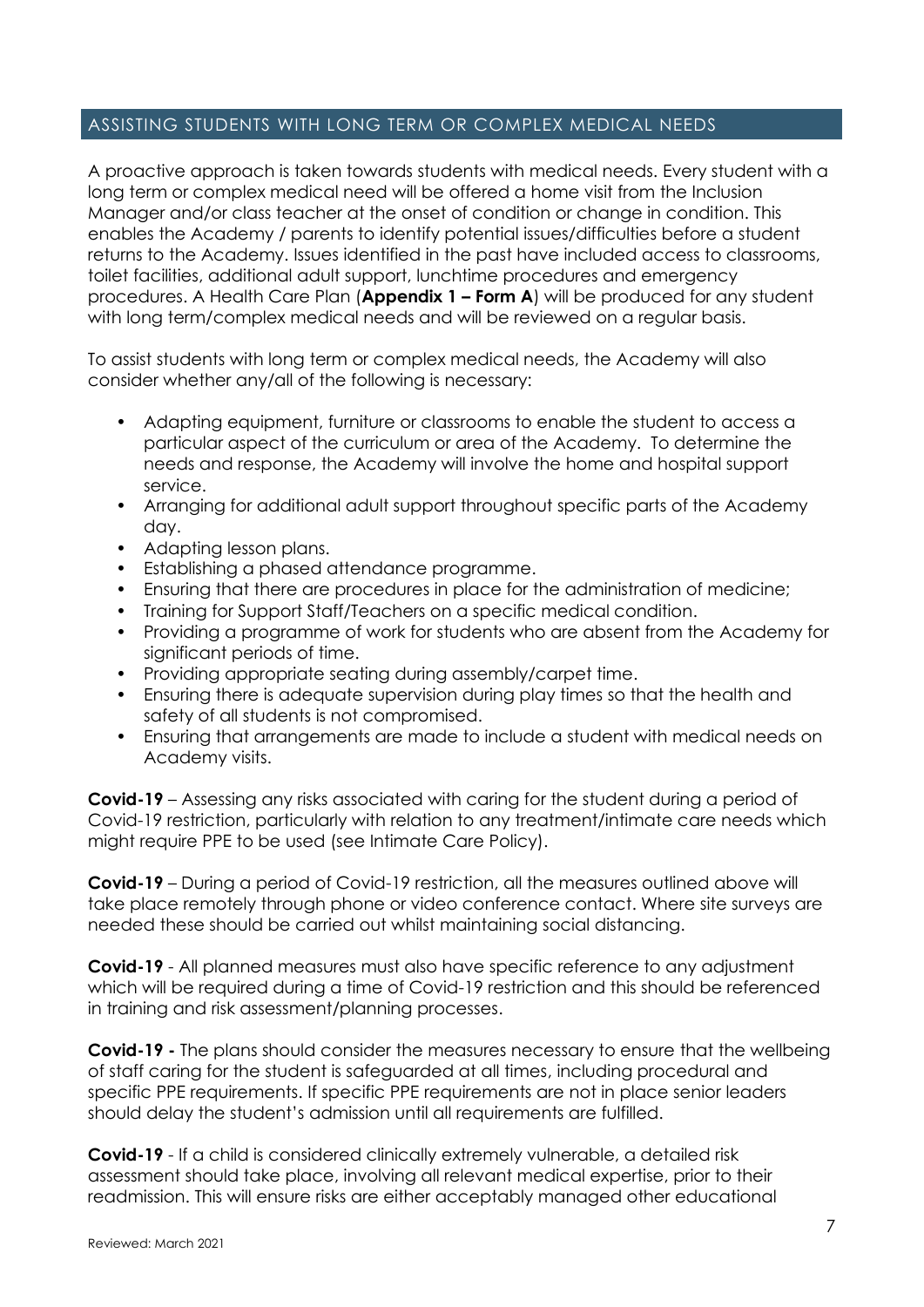options can be considered, such as remote learning. Decisions should be taken by the Academy Principal in consultation with SENDCos.

#### INDIVIDUAL HEALTH CARE PLANS

An Individual Healthcare Plan (**Appendix 1 – Form A**) is a document that sets out the medical needs of a student, what support is needed within the Academy day and details actions that need to be taken within an emergency situation. They provide clarity about what needs to be done, when and by whom. The level of detail within the plans will depend on the complexity of the student's condition and the degree of support needed. This is important because different students with the same health condition may require very different support.

Individual healthcare plans may be initiated by a member of Academy staff, the school nurse or another healthcare professional involved in providing care to the student. The principal has overall responsibility for the development of IHPs for students with medical conditions. This is normally delegated to the Academy SENDCo.

Plans will be drawn up in partnership with the Academy, parents and a relevant healthcare professional, such as the school nurse, specialist or pediatrician, who can best advise on the student's specific needs. Throughout the process all stakeholders should consider the whole child and whether they are best supported through a formal EHCP application. The IHP will form part of the evidence base for this process which, if successful will afford the child additional protection and accrue additional funding to enable the Academy to meet their needs. The student will be involved wherever appropriate. IHPs will be linked to, or become part of, any Education, Health and Care (EHC) plan. If a student has SEN but does not have a statement or EHC plan, the SEN will be mentioned in the IHP. They should be developed in the context of assessing and managing risks to the student's education, health and social well-being and to minimise disruption.

Plans will be developed with the student's best interests in mind and will set out:

- What needs to be done
- When
- By whom

Not all students with a medical condition will require an IHP. It will be agreed with a healthcare professional and the parents when an IHP would be inappropriate or disproportionate. This will be based on evidence. If there is not a consensus, the principal will make the final decision.

Parents will receive a copy of the Health Care Plan with the originals kept by the Inclusion Leader. Medical notices, including pictures and information on symptoms and treatment are placed in the staff room, medical room and kitchen and given to the student's class teacher for quick identification, together with details of what to do in an emergency.

The level of detail in the plan will depend on the complexity of the student's condition and how much support is needed. The MLT and Academy Principals/SENDCos, will consider the following when deciding what information to record on IHPs:

• The medical condition, its triggers, signs, symptoms and treatments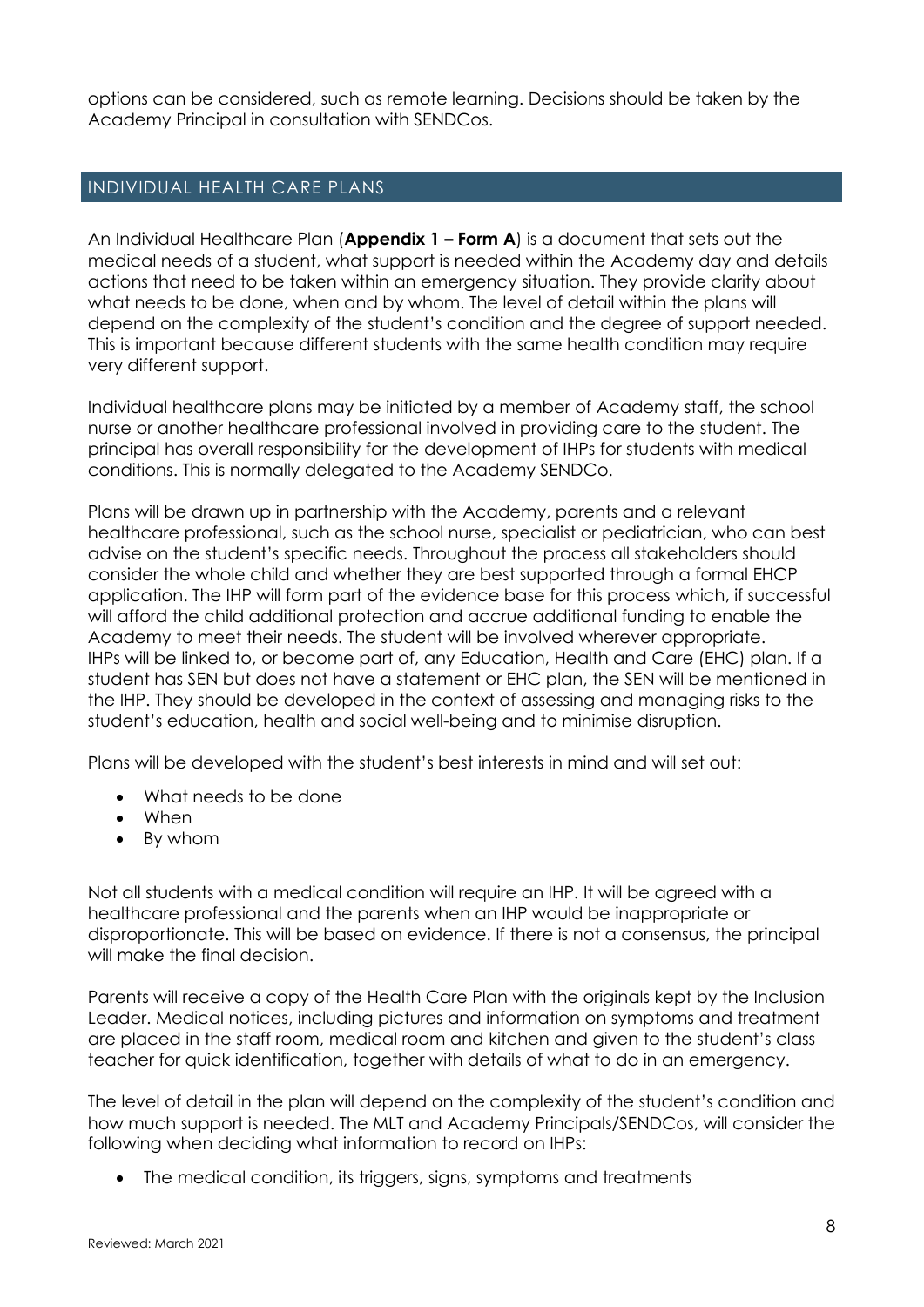- The student's resulting needs, including medication (dose, side effects and storage) and other treatments, time, facilities, equipment, testing, access to food and drink where this is used to manage their condition, dietary requirements and environmental issues, e.g. crowded corridors, travel time between lessons
- Specific support for the student's educational, social and emotional needs. For example, how absences will be managed, requirements for extra time to complete exams, use of rest periods or additional support in catching up with lessons, counselling sessions
- The level of support needed, including in emergencies. If a student is self-managing their medication, this will be clearly stated with appropriate arrangements for monitoring
- Who will provide this support, their training needs, expectations of their role and confirmation of proficiency to provide support for the student's medical condition from a healthcare professional, and cover arrangements for when they are unavailable
- Who in the Academy needs to be aware of the student's condition and the support required?
- Arrangements for written permission from parents and the Principal for medication to be administered by a member of staff or self-administered by the student during Academy hours.
- Separate arrangements or procedures required for Academy trips or other Academy activities outside of the normal Academy timetable that will ensure the student can participate, e.g., risk assessments.
- Where confidentiality issues are raised by the parent/student, the designated individuals to be entrusted with information about the student's condition
- What to do in an emergency, including who to contact, and contingency arrangements

**Covid-19** – All Individual Care Plans should be reviewed in periods of Covid-19 restriction and a risk assessment process undertaken to assess how a child's needs can be met. This plan should determine how a student's needs can be acceptably managed whist maintaining health and safety. The review should consider how routines and treatment options can be adjusted to minimise staff contact, and what PPE requirements should be built into the plan in order to adequately protect staff from any risk. This should always be carried out in close consultation with medical services.

**Covid-19** - If a child is considered clinically extremely vulnerable, a detailed risk assessment should take place, involving all relevant medical expertise, prior to their readmission. This will ensure risks are either acceptably managed or other educational options can be considered, such as remote learning. Decisions should be taken by the Academy Principal in consultation with SENDCos.

**Covid-19** – For students whose condition and treatment require the use of Aerosol Generating Procedures (AGPs) for example, tracheostomies, further, more complex procedures should be implemented (see Intimate Care Policy - Appendix 2). As care for these students requires a higher level of protection, including the use of FFP3 face masks, students with these high levels of need should not be admitted to the Academy during time of Covid-19 restriction unless all protective equipment is in place. This is essential to ensure the staff providing care are safeguarded. While appropriate measures are put in place the student should be provided with remote learning opportunities.

**Covid-19** – As plans are reviewed the need for, and availability of, staff with specialist training should be considered. Some staff who have vulnerabilities during times of Covid-19 restriction may not be in school or it may be considered too great a risk for them to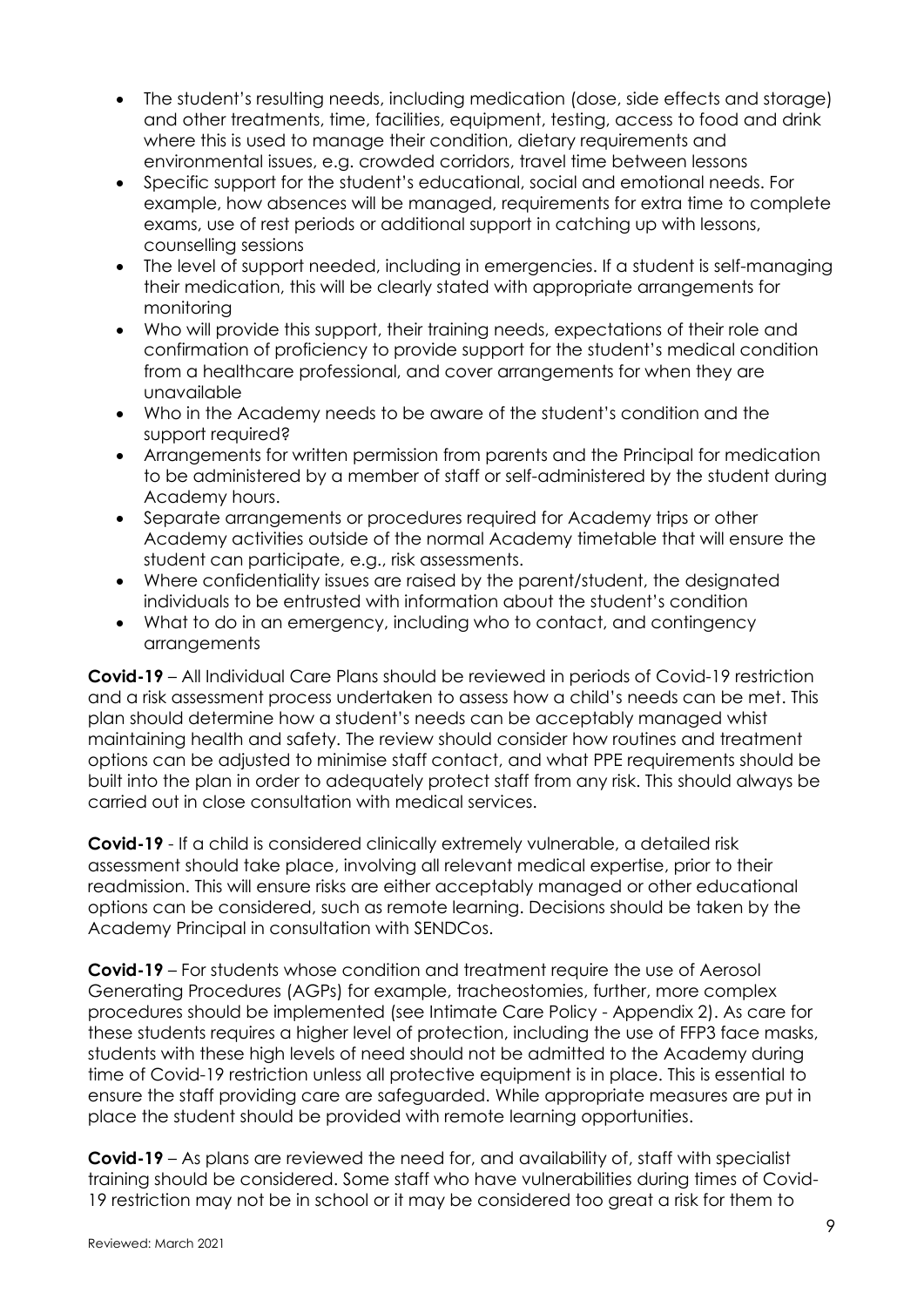carry out a particular procedure. Retraining needs and timelines should be built into the planning process.

**Covid-19** – If, during time of Covid-19 restriction, risk assessments determine that a student's needs are best met out of the Academy because the risks to students or staff are too great, moving equipment or services to the home should be considered to enable the student to be better supported out of the school environment. In these cases, remote learning should be put in place.

#### ADMINISTERING MEDICINES

Separate administration of medicines and first aid policies are in place and should be read alongside this policy.

#### UNACCEPTABLE PRACTICE

Academy staff should use their discretion and judge each case individually with reference to the student's IHP, but it is generally not acceptable to:

- Prevent students from easily accessing their inhalers and medication, and administering their medication when and where necessary.
- Assume that every student with the same condition requires the same treatment
- Ignore the views of the student or their parents in making reasonable adjustments to the educational provision.
- Ignore medical evidence or opinion (although this may be challenged).
- Send students with medical conditions home frequently for reasons associated with their medical condition or prevent them from staying for normal Academy activities, including lunch, unless this is specified in their IHPs\*.
- If the student becomes ill, send them to the Academy office or medical room unaccompanied or with someone unsuitable.
- Penalise students for their attendance record if their absences are related to their medical condition, e.g. hospital appointments.
- Prevent students from drinking, eating or taking toilet or other breaks whenever they need to in order to manage their medical condition effectively.
- Require parents, or otherwise make them feel obliged, to attend school to administer medication or provide medical support to their child, including with toileting issues. No parent should have to give up working because the Academy is failing to support their child's medical needs.
- Prevent students from participating, or create unnecessary barriers to students participating in any aspect of Academy life, including Academy trips, e.g., by requiring parents to accompany their student.
- Administer, or ask students to administer, medicine in school toilets.

**Covid-19** – Fail to take the concerns of students or parents seriously during times of Covid-19 restriction

**Covid-19** – Carry out tasks without ensuring familiarity with the revised IHP, failing to use the planned for PPE or appropriate procedures. This puts child, staff member and other members of the Academy community at unnecessary risk.

**Covid**-**19** – Failing to provide a clear rationale, developed in consultation with health professionals and Academy Principals, when asking a student who is clinically extremely vulnerable not to attend the provision because the risks to themselves or staff are felt to be too great.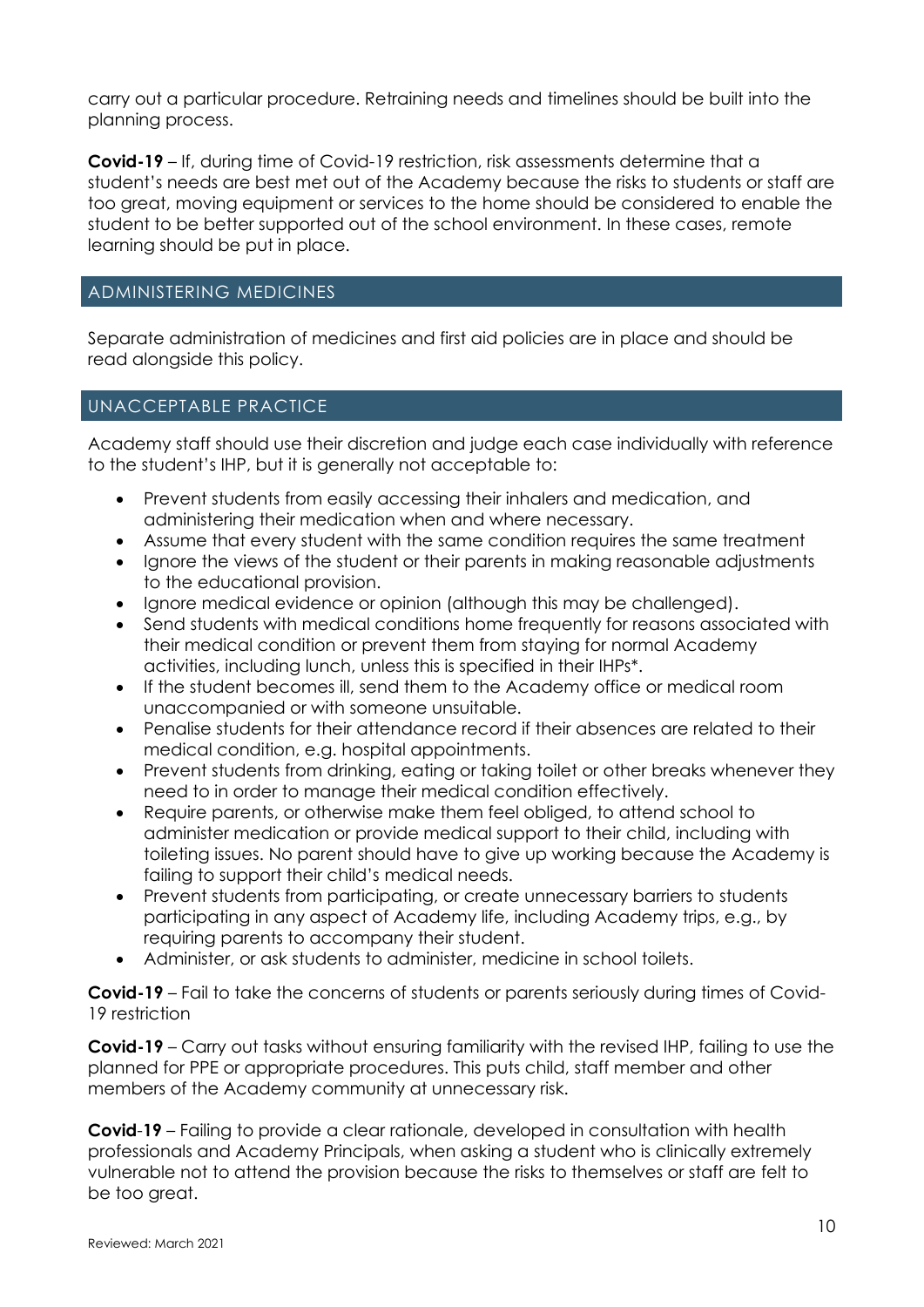#### EMERGENCY PROCEDURES

Staff will follow the Academy's normal emergency procedures (for example, calling 999). All students' IHPs will clearly set out what constitutes an emergency and will explain what to do. In emergency situations, where possible, the procedure identified on a student's Healthcare Plan will be followed. When this is not available, a qualified First Aider will decide on the emergency course of action. If it is deemed a student needs hospital treatment as assessed by the First Aider the procedures outlined in **Form H (Appendix 3)** must take place.

The most appropriate member of staff accompanies student to hospital with all relevant health documentation (Inc. tetanus and allergy status), the health plan and student details. A clear explanation of the incident must be given (as a statement) if witness does not attend. A senior member of staff should attend the hospital to speak to parents if deemed necessary. A member of staff will always stay with a student who has been taken to hospital until parents arrive.

#### HYGIENE AND INFECTION CONTROL

All staff should be aware of normal precautions for avoiding infections and follow basic hygiene procedures e.g. basic hand washing. The medical room has full access to protective disposable gloves and care is taken with spillages of blood and body fluid. Full guidance can be found in the Intimate Care Policy and First Aid Policy.

**Covid-19** – During times of Covid-19 restriction further measures around hygiene and infection control are implemented and stringently applied. Please see the Intimate Care Policy and/or First Aid Policy for details.

#### SPORTING ACTIVITIES

Some students may need to take precautionary measures before or during exercise. Staff supervising such activities should be aware of relevant medical conditions and any preventative medicine that may need to be taken and emergency procedures.

#### EDUCATIONAL VISITS

We actively support students with medical conditions to participate in Academy trips and visits, or in sporting activities but are mindful of how a student's medical condition will impact on their participation. Arrangements will always be made to ensure students with medical needs are included in such activities unless evidence from a clinician such as a GP or consultant states that this is not possible.

A risk assessment will be completed at the planning stage to take account of any steps needed to ensure that students with medical conditions are included. This will require consultation with parents and students and advice from the school nurse or other healthcare professionals that are responsible for ensuring that students can participate. A copy of the student's health care plan should be taken with the student on an Educational Visit.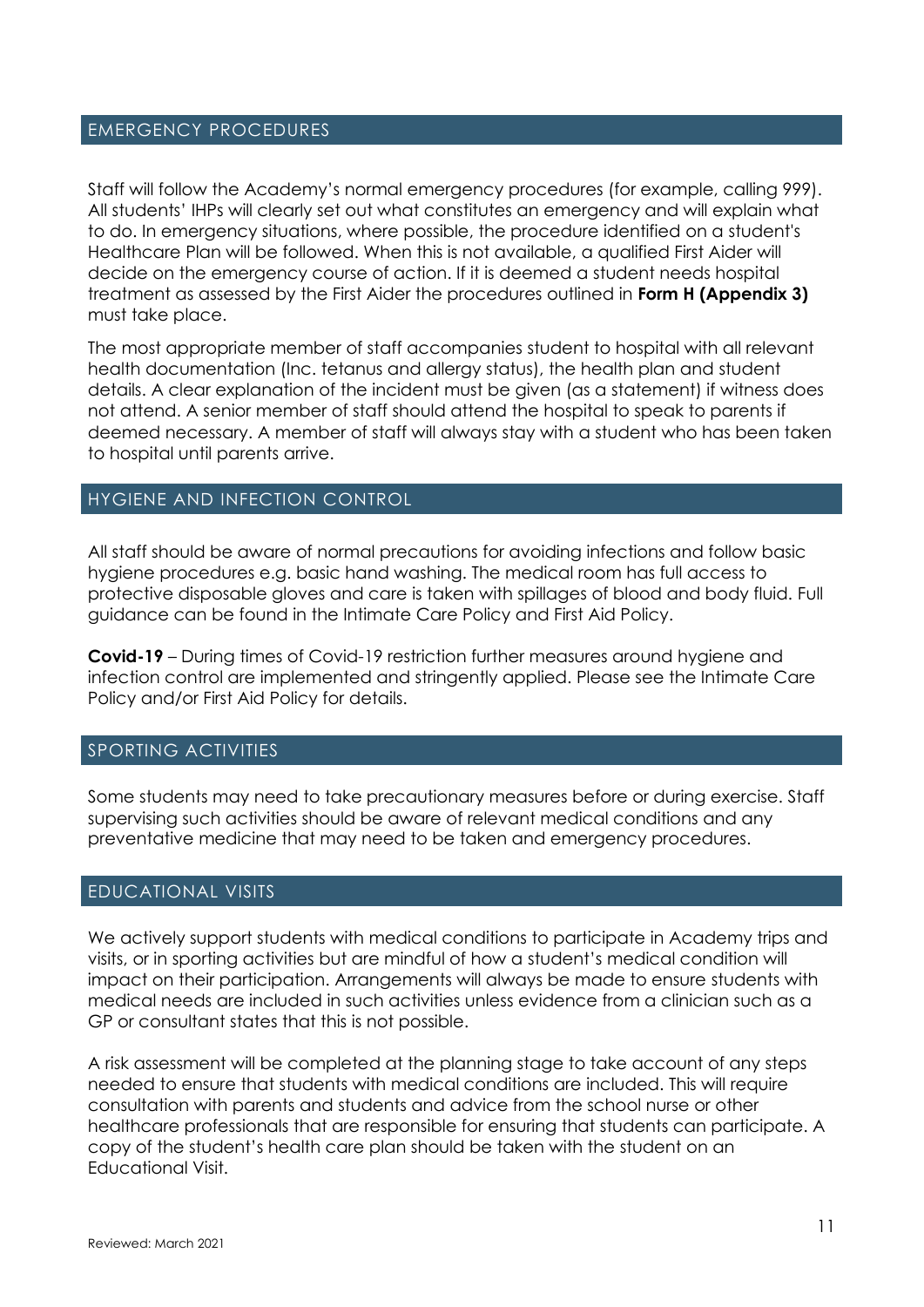The class teacher must also ensure that medication such as inhalers and epi-pens are taken on all Academy trips and given to the responsible adult that works alongside the student throughout the day. A First Aid kit must be taken on all Academy trips. The Trip Leader must ensure that all adults have the telephone number of the Academy in case of an emergency.

An HSE approved first aider should attend all Academy trips. The first aider provisions at the destination of the trip should be included as part of the risk assessment. The party leader must ensure that all necessary medicines are taken on the trip. This will mean checking the medical requirements of the class and ensuring that any student with a specific medical condition has access to prescribed medicine whilst on the trip. First Aid trained staff administering medication to students on Academy trips should follow the guidelines above (see also Administration of medicines Policy).

#### EXTRA-CURRICULAR CLUBS/ACTIVITIES

It is the responsibility of those running clubs (from outside providers) to liaise with parents/carers and to send home a medical form for completion. Academies must ensure that all clubs know how to obtain medical assistance, where the medical room is, location of the medication and how to dial for an outside line if they need to call an ambulance.

#### BREAKFAST CLUB AND AFTER SCHOOL CLUB

Each club must have access to a trained First Aider and a first aid kit. Each club must also have access to the Academy's medical room. On the booking forms parents must state any medical needs and allergies and provide a contact number in case of emergency. Any student who requires medicine must have written confirmation from the parent.

#### STAFF TRAINING

Any member of Academy staff providing support to a student with medical needs must have received suitable training. It is the responsibility of the School Nurse to lead on identifying with other health specialists and agreeing with the Academy, the type and level of training required, and putting this in place. The school nurse or other suitably qualified healthcare professional should confirm that staff are proficient before providing support to a specific student.

Training must be sufficient to ensure that staff are competent and have confidence in their ability to support students with medical conditions, and to fulfil the requirements as set out in individual healthcare plans. They will need to understand the specific medical conditions they are being asked to deal with, their implications and preventative measures.

Staff should not give prescription medicines or undertake health care procedures without appropriate training (updated to reflect individual healthcare plans at all times) from a healthcare professional **(See Appendix 2 – Training record)**. A first-aid certificate does not constitute appropriate training in supporting students with medical conditions.

It is important that all staff are aware of the Academy's policy for supporting students with medical conditions and their role in implementing that policy. Each Academy should ensure that training on conditions which they know to be common within their Academy is provided (e.g., asthma, epi pen, sickle cell, diabetes) Parents can be asked for their views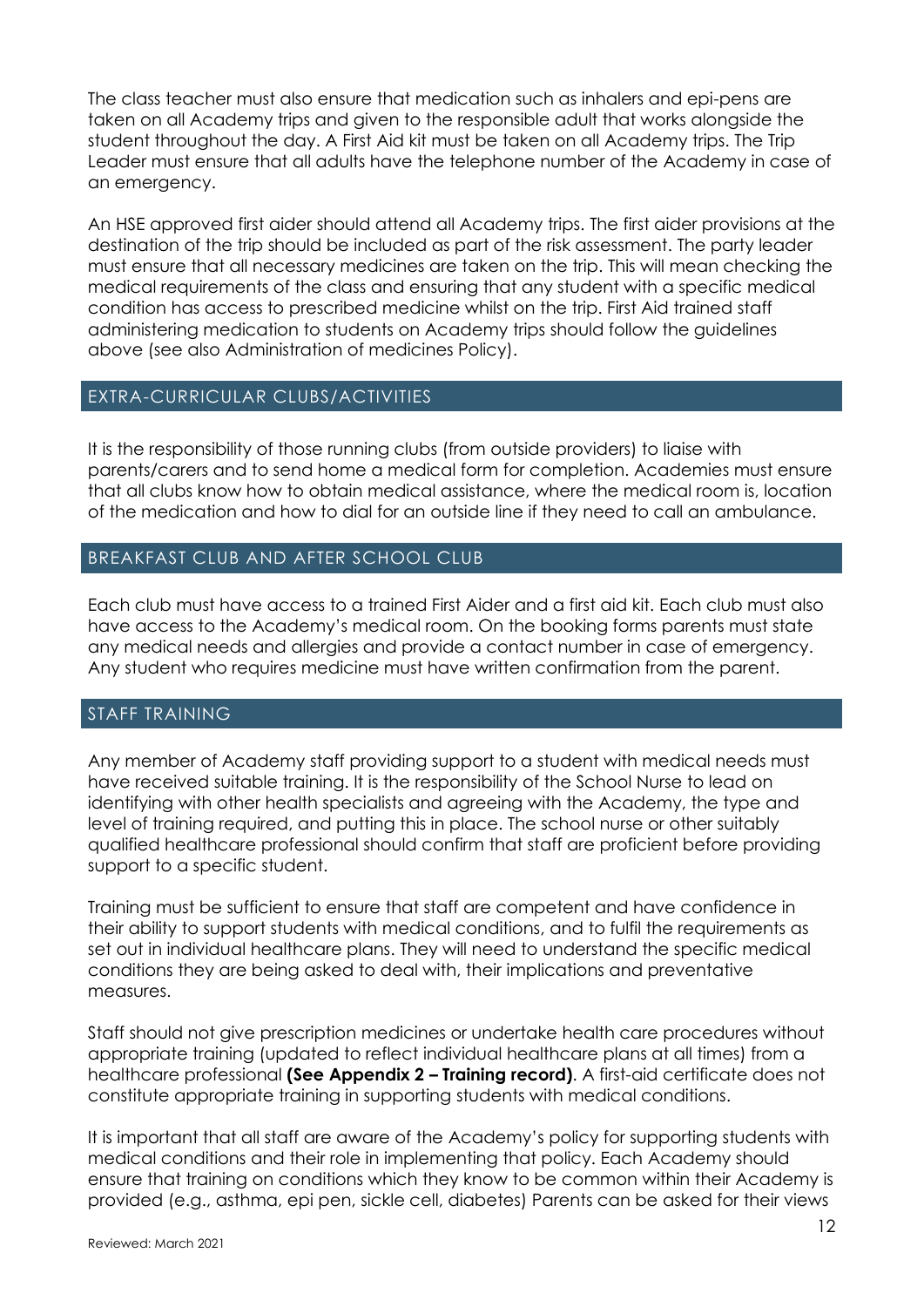and may be able to support Academy staff by explaining how their student's needs can be met but they should not provide specific advice, nor be the sole trainer (see administration of medicines policy).

**Covid-19** – Special consideration should be given to any additional training needs born out of adjustments made to care plans during times of Covid-19 restriction. As a minimum provision, staff should be provided with Appendix 4 of this document which gives instruction on the safe use of PPE. Medical advice should be sought for any clinical training needs.

**Covid-19** – Consideration should be made during time of Covid-19 restriction of the availability of staff with specialist training to perform this role. Some staff may not be in school or may have vulnerabilities which make it too great a risk for them to carry out a particular procedure.

**Covid-19** – As outlined in the Intimate Care Policy, staff who may be required to perform AGPs on students will require the use of an FFP3 mask. These masks should be 'fit tested' for suitability prior to an individual using them. This 'Fit testing' can only be carried out by a trained individual.

#### RECORD KEEPING

The MLT Trust Board and Local Governance Committee will ensure that written records are kept of all medicine administered to students (see Administration of Medicines P olicy). Parents will be informed if their child has been unwell at school.

IHPs are kept in a readily accessible place which all staff are aware of.

#### LIABILITY AND INDEMNITY

The Trust Board will ensure that the appropriate level of insurance is in place and appropriately reflects the Academy's level of risk.

The MLT is insured through Zurich insurance and full indemnity is provided to staff providing appropriate medical care through the public liability section of the policy. Further information is provided via the following link:

#### https://newsandviews.zurich.co.uk/strategic-focus/supporting-schools-pupils-medicalconditions/

#### COMPLAINTS

Should parents or students be dissatisfied with the support provided they should discuss their concerns directly with the Year Group Leader, a member of SLT or the Principal.

If they do not feel they have been able to resolve the issue, then parents may make a formal complaint via the Trust's complaint procedure. Information regarding this can be found on the Academy website.

Making a formal complaint to the Department for Education should only occur if it comes within scope of section 496/497 of the Education Act 1996 and after other attempts at resolution have been exhausted. In the case of academies, it will be relevant to consider whether the Academy has breached the terms of its Funding Agreement or failed to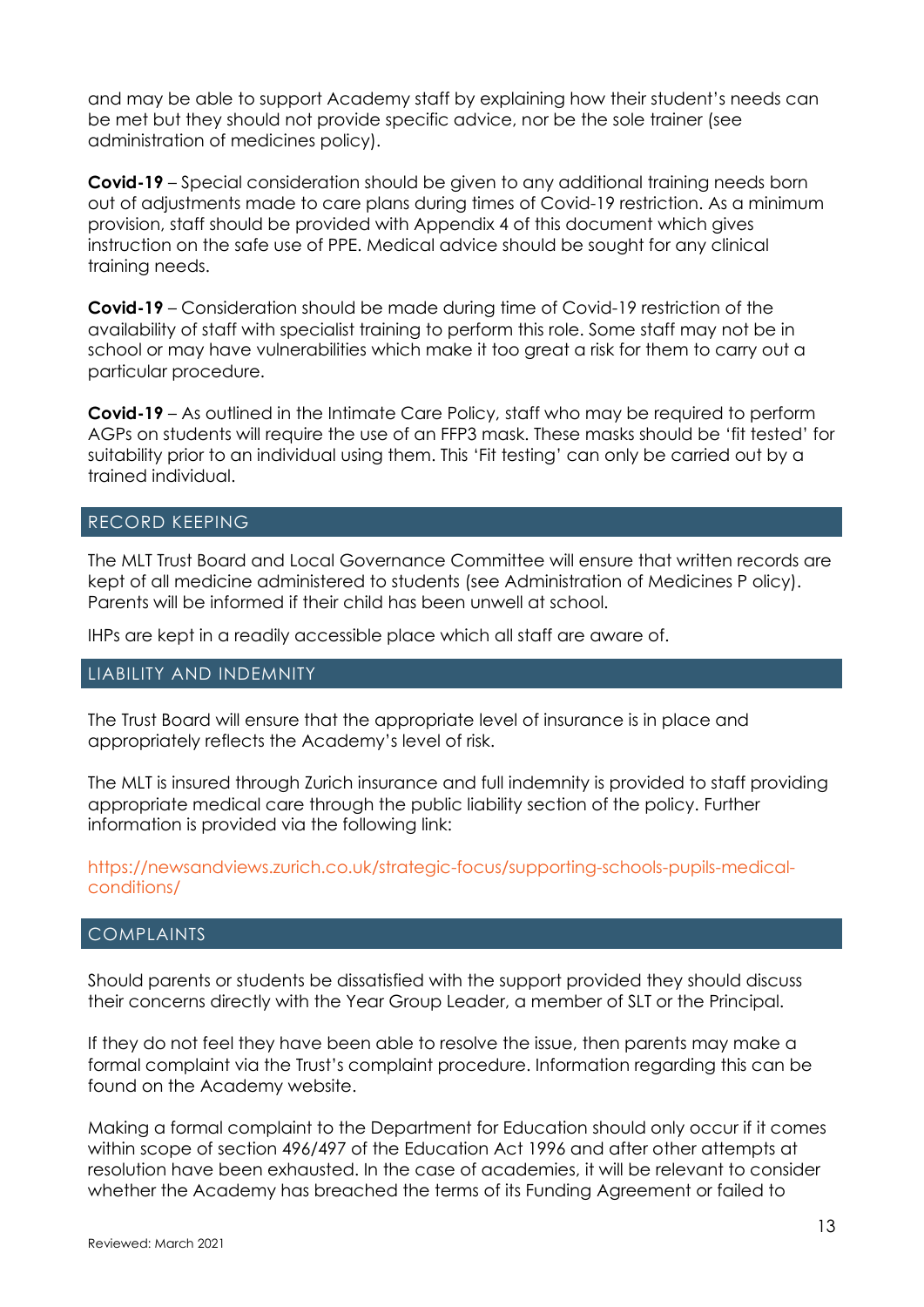comply with any other legal obligation placed on it. Ultimately, parents (and students) will be able to take independent legal advice and bring formal proceedings if they consider they have legitimate grounds to do so.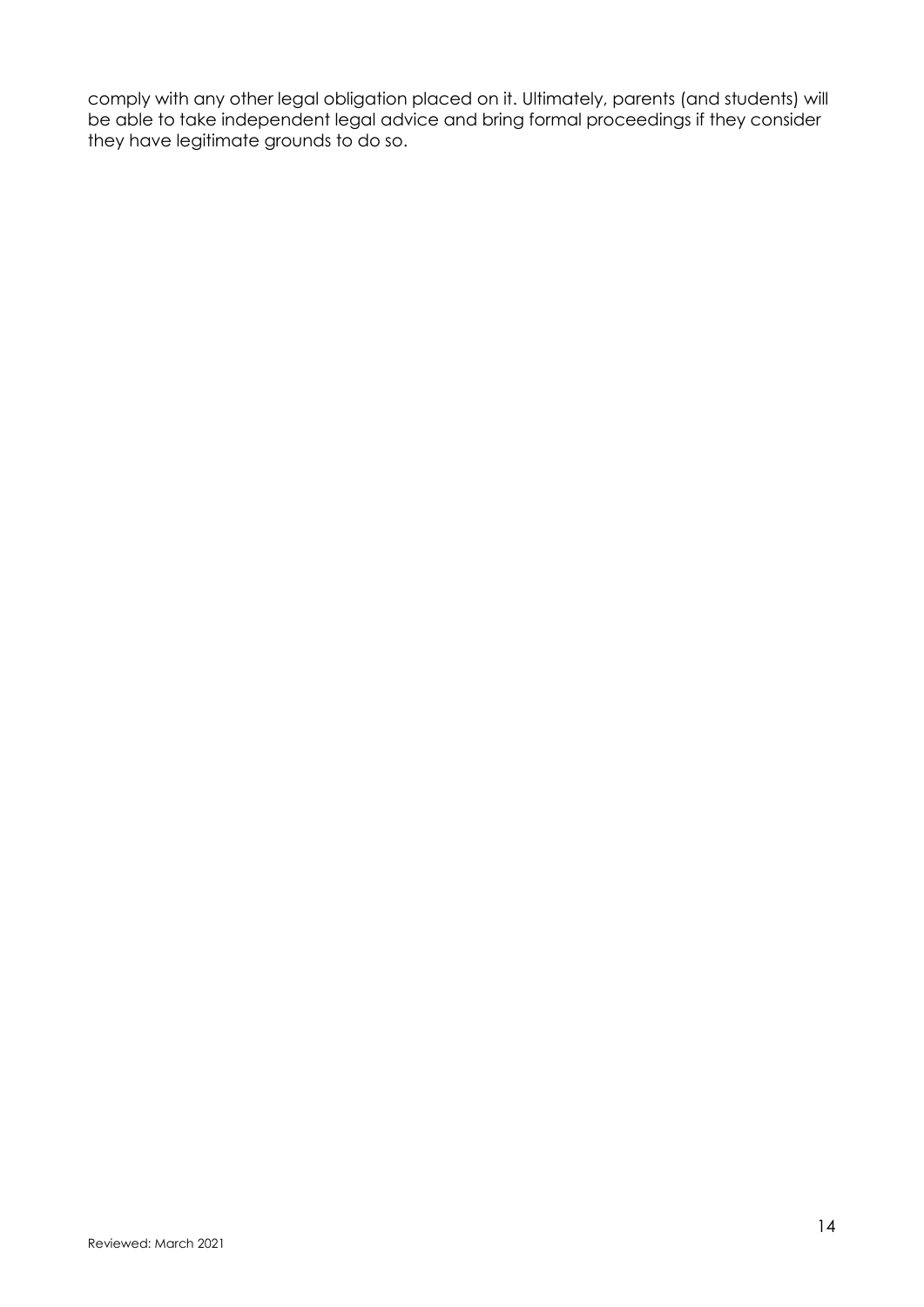### APPENDIX 1 - FORM A: INDIVIDUAL HEALTHCARE PLAN

| Name of Academy/setting        |  |
|--------------------------------|--|
| Student's name                 |  |
| Group/class/form               |  |
| Date of birth                  |  |
| Student's address              |  |
| Medical diagnosis or condition |  |
| Date                           |  |
| Review date                    |  |

#### **Family Contact Information**

| Name                    |  |
|-------------------------|--|
| Phone no. (work)        |  |
| (home)                  |  |
| (mobile)                |  |
| Name                    |  |
| Relationship to student |  |
| Phone no. (work)        |  |
| (home)                  |  |
| (mobile)                |  |

#### **Clinic/Hospital Contact**

Name Phone no.

#### **G.P.**

Name

Phone no.

Who is responsible for providing support in school

Describe medical needs and give details of student's symptoms, triggers, signs, treatments, facilities, equipment or devices, environmental issues etc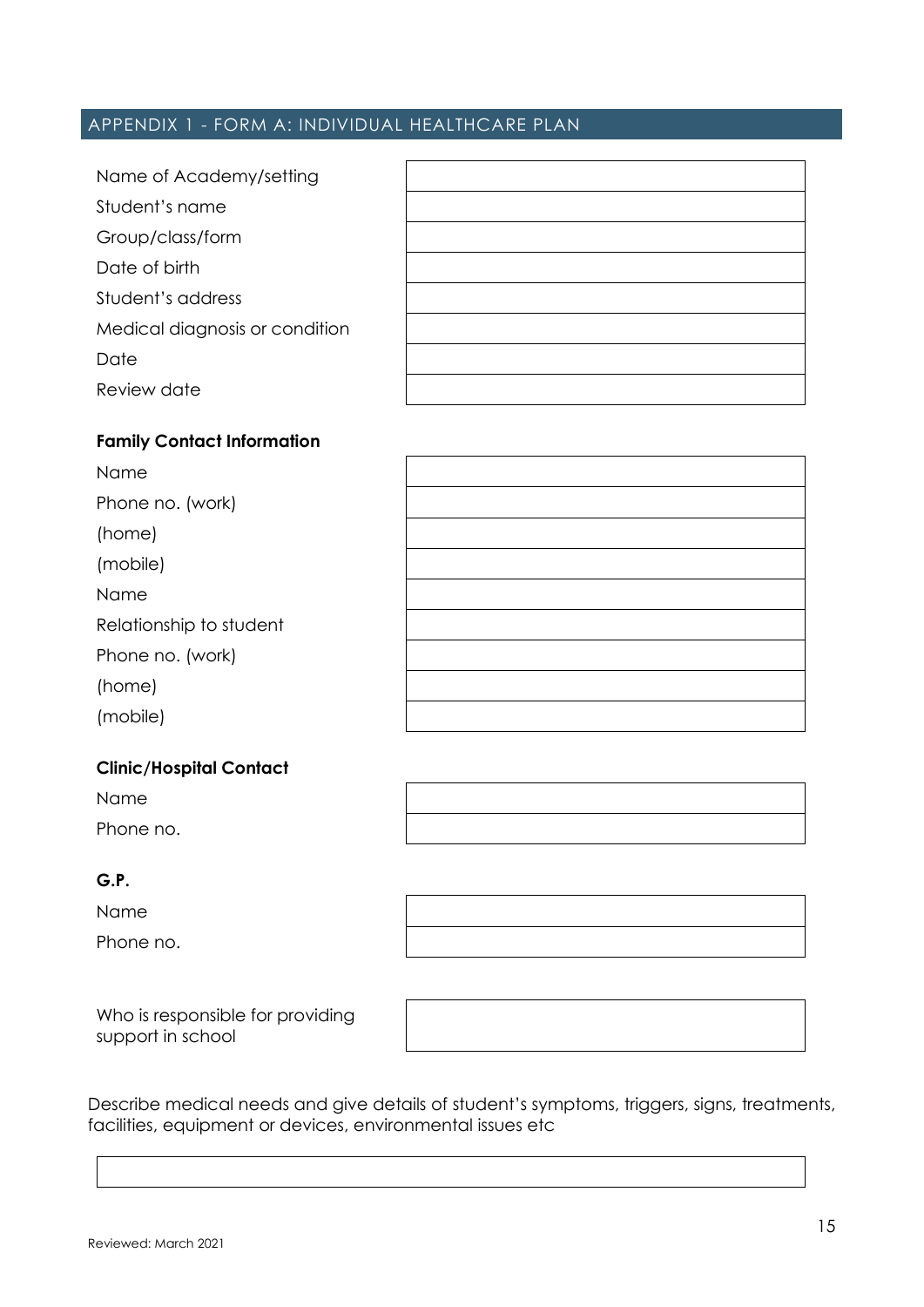Name of medication, dose, method of administration, when to be taken, side effects, contra-indications, administered by/self-administered with/without supervision

Daily care requirements

Specific support for the student's educational, social and emotional needs

Arrangements for Academy visits/trips etc.

Other information

Describe what constitutes an emergency, and the action to take if this occurs

Who is responsible in an emergency *(state if different for off-site activities)*

Plan developed with

Staff training needed/undertaken – who, what, when

Form copied to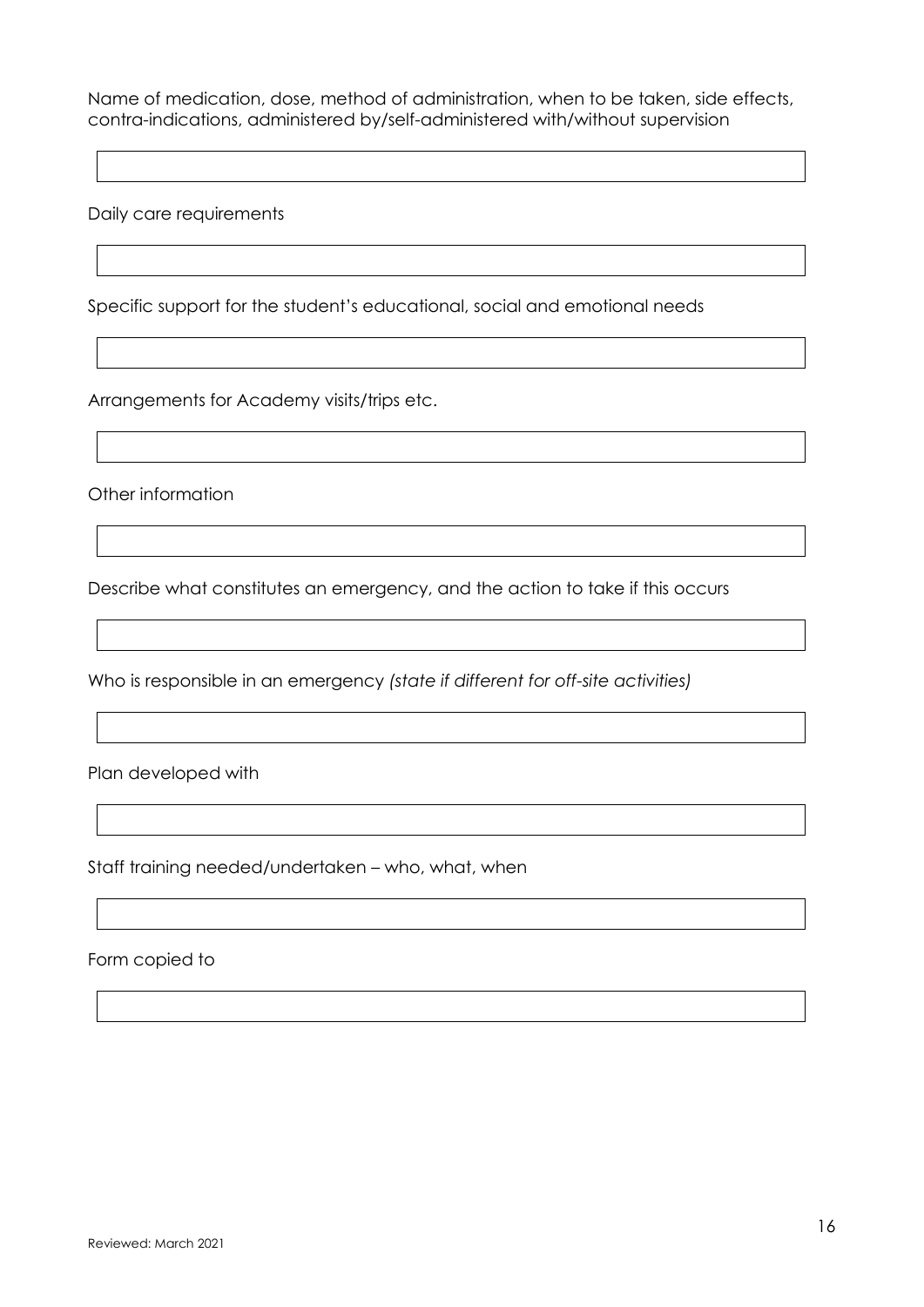## APPENDIX 2 – FORM E (STR) STAFF TRAINING RECORD

| <b>Staff Training Record – Administrations of Medicines</b> |  |  |
|-------------------------------------------------------------|--|--|
| Name of Academy /                                           |  |  |
| setting                                                     |  |  |
| Name                                                        |  |  |

| <b>Type of Training received</b>                                                                                                                            |  |  |
|-------------------------------------------------------------------------------------------------------------------------------------------------------------|--|--|
|                                                                                                                                                             |  |  |
|                                                                                                                                                             |  |  |
|                                                                                                                                                             |  |  |
| <b>Date of Training</b>                                                                                                                                     |  |  |
| Completed                                                                                                                                                   |  |  |
| <b>Training provided by</b>                                                                                                                                 |  |  |
| <b>Profession and Title</b>                                                                                                                                 |  |  |
| I confirm that the member of staff named above has received the training and is competent to<br>carry out any necessary treatment covered in this training. |  |  |
| Signed:                                                                                                                                                     |  |  |
| I recommend that this training is updated (please state how often)                                                                                          |  |  |
|                                                                                                                                                             |  |  |
| I confirm that I have received the training detailed above.                                                                                                 |  |  |
| <b>Staff Signature</b>                                                                                                                                      |  |  |
| <b>Date</b>                                                                                                                                                 |  |  |
| <b>Suggested Review Date</b>                                                                                                                                |  |  |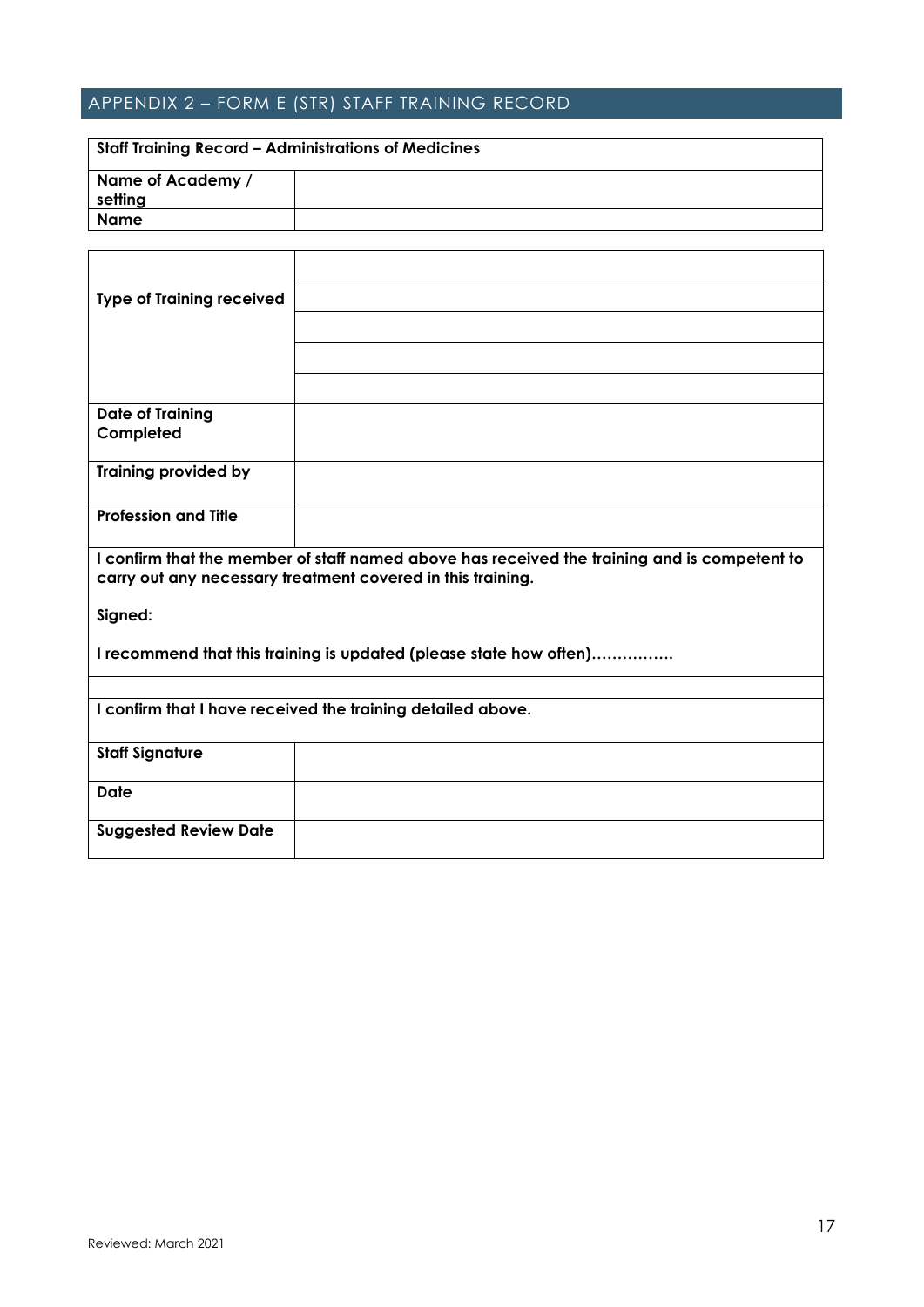## APPENDIX 3 – FORM H - CONTACTING EMERGENCY SERVICES

#### **Request for an ambulance.**

#### **Dial 999, ask for an ambulance and be ready with the following information.**

| 1. Your telephone number                                                                                                |  |
|-------------------------------------------------------------------------------------------------------------------------|--|
| 2. Give your location                                                                                                   |  |
| 3. State that the post code is                                                                                          |  |
| Give exact location in the Academy<br>4.                                                                                |  |
| 5. Give your name                                                                                                       |  |
| 6. Give Name of student and a brief<br>description of the student's<br>symptoms                                         |  |
| 7. Inform ambulance control of the<br>best entrance and state that the<br>crew will be met and taken to the<br>student. |  |
| 8. Stay with the student and keep the<br>operator informed of any change in<br>behaviour.                               |  |

Speak clearly and slowly and be ready to repeat information if asked

Keep a completed copy of this form by the telephone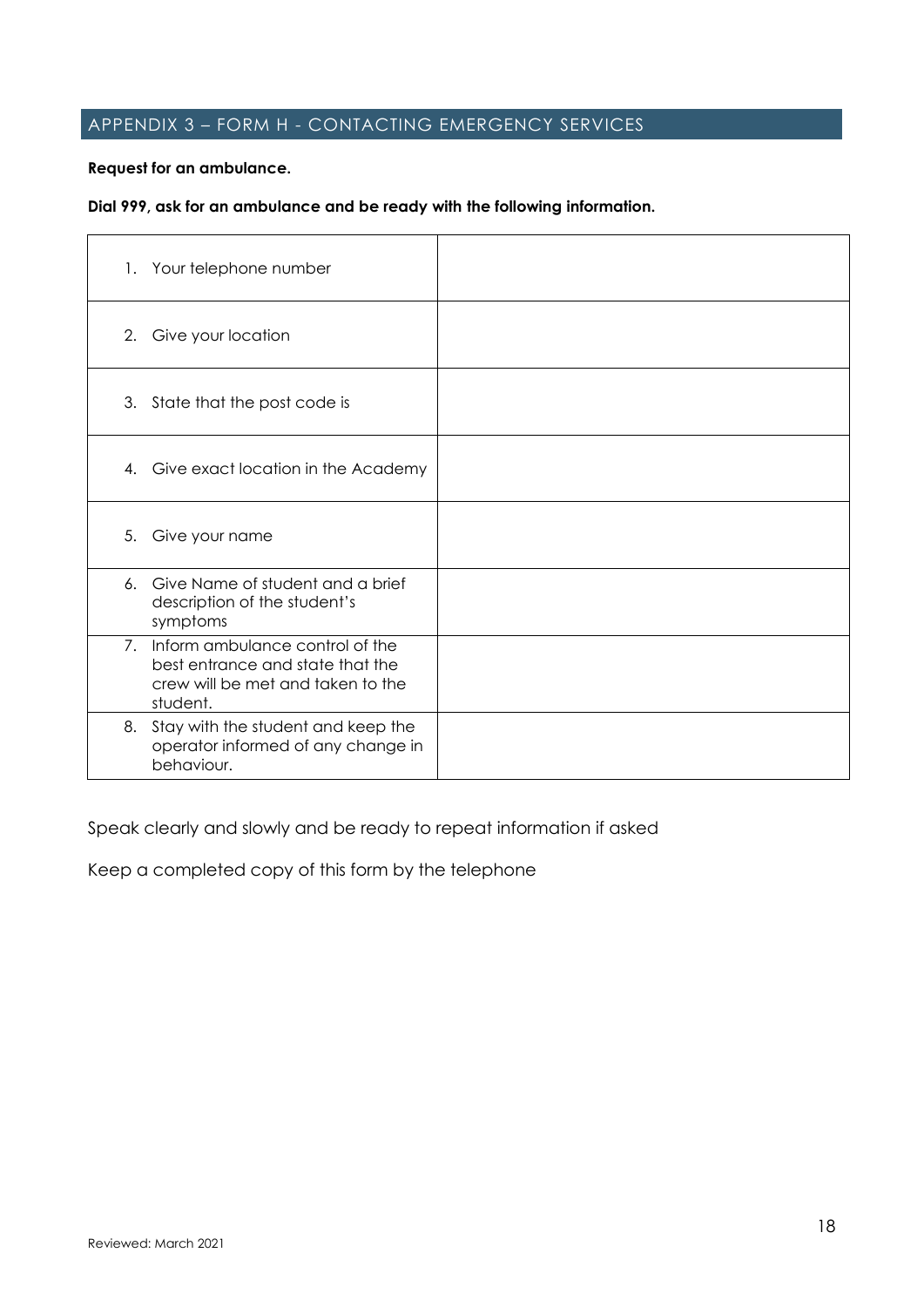#### APPENDIX 4 – GUIDE TO USING PPE FOR NON-AGP USE







# **Putting on personal** protective equipment (PPE) for non-aerosol generating procedures (AGPs)\*

Please see donning and doffing video to support this guidance: https://youtu.be/-GncQ\_ed-9w